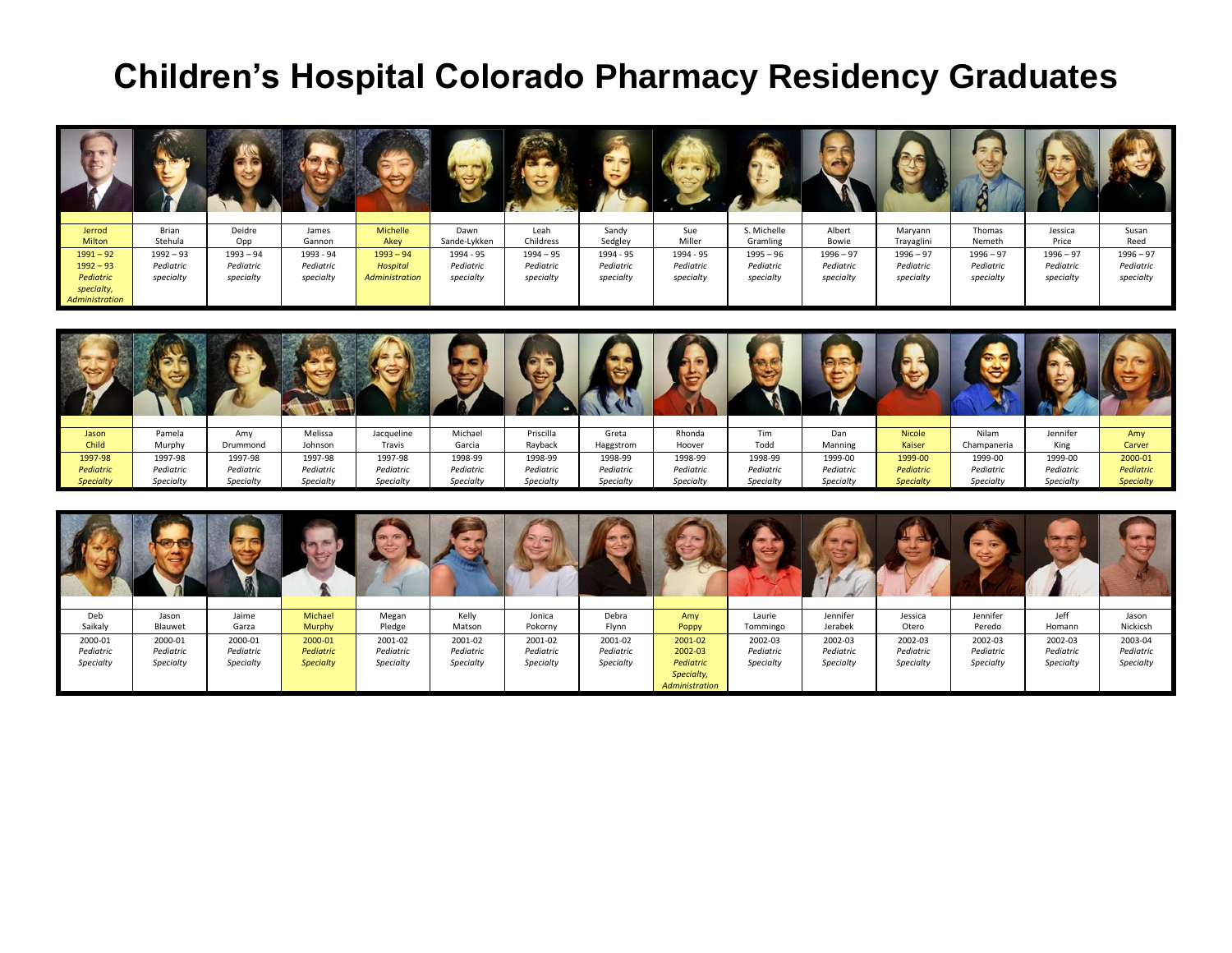| Janie     | Sarah     | Thanhhao  | Laney                | Ryan      | Brian     | Jennifer         | Timothy          | Ruston    | Marie     | Tricia    | Patricia  | Angela           | Lori      | Andrea   |
|-----------|-----------|-----------|----------------------|-----------|-----------|------------------|------------------|-----------|-----------|-----------|-----------|------------------|-----------|----------|
| Robles    | Cobb      | Ngo       | <b>Brennan</b>       | Lowe      | Hughes    | Hamner           | Schardt          | Taylor    | Shinkle   | Warnick   | Cochran   | (Schuman)        | Small     | Lingle   |
|           |           |           |                      |           |           |                  |                  |           |           |           |           | McIntosh         |           |          |
| 2003-04   | 2003-04   | 2003-04   | 2003-04              | 2004-05   | 2004-05   | 2004-05          | 2005-06          | 2005-06   | 2005-06   | 2005-06   | 2005-06   | 2006-07          | 2006-07   | 2007-08  |
| Pediatric | Pediatric | Pediatric | 2004-05              | Pediatric | Pediatric | Pediatric        | Pediatric        | Pediatric | Pediatric | Pediatric | Pediatric | Pediatric        | Pediatric | PGY1     |
| Specialty | Specialty | Specialty | Pediatric            | Specialty | Specialty | <b>Specialty</b> | <b>Specialty</b> | Specialty | Specialty | Specialty | Specialty | <b>Specialty</b> | Specialty | Pharmacy |
|           |           |           | Specialty;           |           |           |                  |                  |           |           |           |           |                  |           |          |
|           |           |           | <b>Critical Care</b> |           |           |                  |                  |           |           |           |           |                  |           |          |

| Danielle                    | Jennifer                    | Molli                       | Ashley                      | Tori                        | Jennifer                    | Maggie                      | Ryan                        | Andrea                      | Christine                   | Scott                       | Jennifer                    | Allyson                                                                                    | Zanette                     | Michael                     |
|-----------------------------|-----------------------------|-----------------------------|-----------------------------|-----------------------------|-----------------------------|-----------------------------|-----------------------------|-----------------------------|-----------------------------|-----------------------------|-----------------------------|--------------------------------------------------------------------------------------------|-----------------------------|-----------------------------|
| Cassidy                     | Eshelman                    | (Pietras)<br>Esseveld       | Huff                        | (Peterson)<br>Edwards       | Jorgensen                   | Ryan                        | Peterson                    | Tribuzi                     | (Cole)<br>Baumgartner       | Eppley                      | Ng                          | Berg                                                                                       | (Kanani)<br><b>Bradley</b>  | <b>Barberio</b>             |
| 2007-08<br>PGY1<br>Pharmacy | 2007-08<br>PGY1<br>Pharmacy | 2007-08<br>PGY1<br>Pharmacy | 2008-09<br>PGY1<br>Pharmacy | 2008-09<br>PGY1<br>Pharmacy | 2008-09<br>PGY1<br>Pharmacy | 2008-09<br>PGY1<br>Pharmacy | 2009-10<br>PGY1<br>Pharmacy | 2009-10<br>PGY1<br>Pharmacy | 2009-10<br>PGY1<br>Pharmacy | 2009-10<br>PGY1<br>Pharmacy | 2010-11<br>PGY1<br>Pharmacy | 2010-11<br>2011-12<br>PGY1:<br>Pharmacy<br>PGY2:<br>Pediatrics<br>(Critical Care<br>Focus) | 2010-11<br>PGY1<br>Pharmacy | 2010-11<br>PGY1<br>Pharmacy |

| Andrew<br>Clark | Patti<br>Cutting | Vanessa<br>Hennes | Ally<br><b>Salinas</b> | Nicole<br>Greene | Ashley<br>(Greene) Reid | Emma<br>Ross   | Amanda<br>Hurst       | Josh<br>Heffren | Elizabeth (Izzy)<br>Place | Kate<br>Reichert | Justin<br>Heizer | Christine<br>MacBrayne | Mya<br>(Santos) | Ellie<br><b>Hendricks</b> |
|-----------------|------------------|-------------------|------------------------|------------------|-------------------------|----------------|-----------------------|-----------------|---------------------------|------------------|------------------|------------------------|-----------------|---------------------------|
|                 |                  |                   |                        |                  |                         |                |                       |                 |                           |                  |                  |                        | <b>Merrow</b>   |                           |
| 2011-12         | 2011-12          | 2011-12           | 2011-12                | 2012-13          | 2012-13                 | 2012-13        | 2012-13               | 2013-14         | 2013-14                   | 2013-14          | 2014-15          | 2014-15                | 2014-15         | 2014-15                   |
| PGY1            | 2012-2013        | PGY1              | PGY1                   | PGY1             | PGY1                    | 2013-2014      | 2013-2014             | PGY1            | PGY1                      | 2014-2015        | PGY1             | PGY1                   | PGY1            | 2015-16                   |
| Pharmacy        | $PGY1$ :         | Pharmacy          | Pharmacy               | Pharmacy         | Pharmacy                | $PGY1$ :       | $PGY1$ :              | Pharmacy        | Pharmacy                  | PGY1:            | Pharmacy         | Pharmacy               | Pharmacy        | $PGY1$ :                  |
|                 | Pharmacy         |                   |                        |                  |                         | Pharmacy       | Pharmacy              |                 |                           | Pharmacy         |                  |                        |                 | Pharmacy                  |
|                 | $PGY2$ :         |                   |                        |                  |                         | PGY2:          | PGY2:                 |                 |                           | PGY2:            |                  |                        |                 | PGY2:                     |
|                 | Pediatrics       |                   |                        |                  |                         | Pediatrics     | <b>Pediatrics (ID</b> |                 |                           | Pediatrics       |                  |                        |                 | Pediatrics                |
|                 | (Administratio   |                   |                        |                  |                         | (Critical Care | Focus)                |                 |                           | (Oncology        |                  |                        |                 | (Critical Care            |
|                 | n Focus)         |                   |                        |                  |                         | Focus)         |                       |                 |                           | Focus)           |                  |                        |                 | Focus)                    |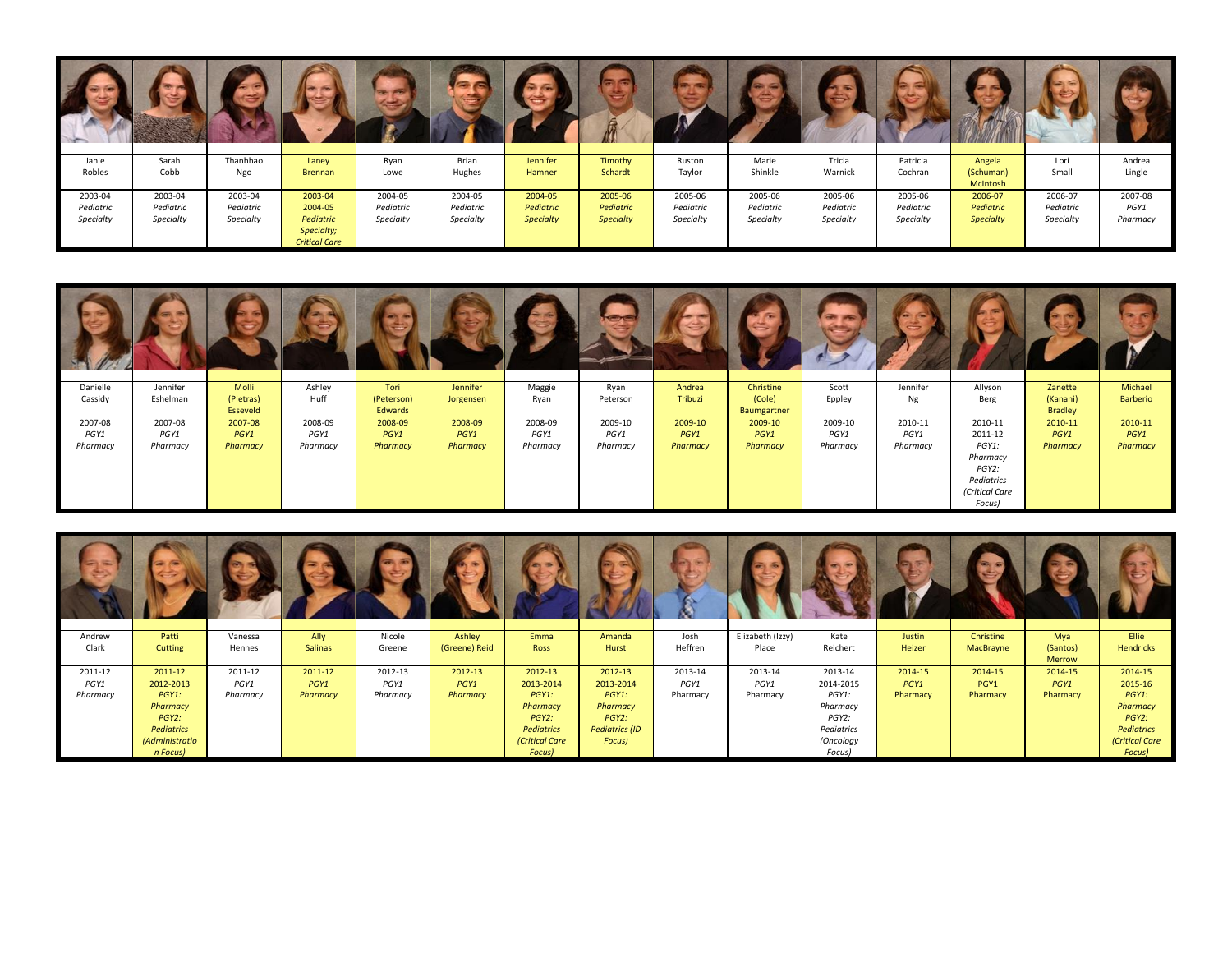| Chris          | Michael  | Emma     | Christian | Amanda                  | Ann              | Kailynn  | Esther   | Meghan   | Stephanie      | Lauren         | Jeffrey  | Kaley             | Rachel              | Ashley     |
|----------------|----------|----------|-----------|-------------------------|------------------|----------|----------|----------|----------------|----------------|----------|-------------------|---------------------|------------|
| Sommer         | Rose     | Hennen   | Carr      | Strommen                | Heble            | DeRonde  | Bae      | Kolf     | Pennington     | Dartois        | Butler   | (Tolar)<br>Hughes | (Visage)<br>Swenson | Sabus      |
| 2015-16        | 2015-16  | 2015-16  | 2015-16   | 2015-16                 | 2016-17          | 2016-17  | 2016-17  | 2016-17  | 2016-17        | 2017-18        | 2017-18  | 2017-18           | 2017-18             | 2017-18    |
| PGY2:          | PGY1     | PGY1     | PGY1      | 2016-17                 | PGY2:            | PGY1     | PGY1     | PGY1     | 2017-18        | PGY2:          | PGY1     | PGY1              | PGY1                | 2018-19    |
| Pediatrics     | Pharmacy | Pharmacy | Pharmacy  | PGY1:                   | Pediatrics       | Pharmacy | Pharmacy | Pharmacy | PGY1:          | Pediatrics     | Pharmacy | Pharmacy          | Pharmacy            | PGY1:      |
| (Critical Care |          |          |           | Pharmacy                | (Critical Care & |          |          |          | Pharmacy       | (Critical Care |          |                   |                     | Pharmacy   |
| Focus)         |          |          |           | <b>PGY2: Pediatrics</b> | ID Focus)        |          |          |          | PGY2:          | Focus)         |          |                   |                     | PGY2:      |
|                |          |          |           | (Oncology               |                  |          |          |          | Pediatrics     |                |          |                   |                     | Pediatrics |
|                |          |          |           | Focus)                  |                  |          |          |          | (Critical Care |                |          |                   |                     | (Oncology  |
|                |          |          |           |                         |                  |          |          |          | Focus)         |                |          |                   |                     | Focus)     |

| Kayley           | Sara              | Ethan    | Erin               | Mackenzie         | Ann            | Maria      | Kiley           | Ashley           | Alexandra       | Page       | Jennifer       | Rachel     | Skyler    | Cassandra  |
|------------------|-------------------|----------|--------------------|-------------------|----------------|------------|-----------------|------------------|-----------------|------------|----------------|------------|-----------|------------|
| Liuzzo           | Mirzaei           | Sabers   | <b>Barthelmess</b> | <b>DeVine</b>     | Lieb           | Bowen      | (Fuller) Hunter | Martin           | Aldieri         | Holsteen   | Ryder          | Tenison    | Suchovsky | Rush       |
| 2018-19          | 2018-19           | 2018-19  | 2018-19            | 2018-19           | 2018-19        | 2019-20    | 2019-20         | 2019-20          | 2019-20         | 2019-20    | 2020-21        | 2020-21    | 2020-21   | 2020-21    |
| PGY2:            | PGY2:             | PGY1:    | 2019-20            | 2019-20           | 2019-20        | PGY2:      | PGY1:           | 2020-21          | 2020-21         | 2020-21    | PGY2:          | PGY2:      | PGY1:     | 2021-22    |
| Pediatrics       | <b>Medication</b> | Pharmacy | PGY1:              | PGY1:             | PGY1:          | Medication | Pharmacy        | PGY1:            | PGY1:           | PGY1:      | Pediatrics     | Medication | Pharmacy  | PGY1:      |
| (Critical Care & | Safety            |          | Pharmacy           | Pharmacy          | Pharmacy       | Safety     |                 | Pharmacy         | Pharmacy        | Pharmacy   | (Critical Care | Safety     |           | Pharmacy   |
| <b>ID Focus)</b> |                   |          | PGY2:              | PGY2:             | PGY2:          |            |                 | PGY2:            | PGY2:           | PGY2:      | and Cardiology |            |           | PGY2:      |
|                  |                   |          | <b>Pediatrics</b>  | <b>Pediatrics</b> | Pediatrics     |            |                 | Pediatrics       | Pediatrics (SOT | Pediatrics | focus)         |            |           | Pediatrics |
|                  |                   |          | (Oncology          | (Critical Care &  | (Critical Care |            |                 | (Critical Care & | Focus)          | (General   |                |            |           | (Oncology  |
|                  |                   |          | Focus)             | <b>ID Focus)</b>  | Focus)         |            |                 | <b>ID Focus</b>  |                 | Pediatrics |                |            |           | Focus)     |
|                  |                   |          |                    |                   |                |            |                 |                  |                 | Focus)     |                |            |           |            |

| Janie<br>Ferren                                                                                                       | <b>Bre</b><br>Lucking                                                                         | Kelli Jo<br>Welter                                                    | Killian<br>Hanley                                  | Teaghan<br>Chen                 | Cat<br>Mechler                  | Jennifer<br>Schweiger           | Carolyn<br>Sims                 |
|-----------------------------------------------------------------------------------------------------------------------|-----------------------------------------------------------------------------------------------|-----------------------------------------------------------------------|----------------------------------------------------|---------------------------------|---------------------------------|---------------------------------|---------------------------------|
| 2020-21<br>2021-22<br>$PGY1$ :<br>Pharmacy<br>PGY2:<br>Pediatrics<br>(Psychiatry &<br>General<br>Pediatrics<br>Focus) | 2020-21<br>2021-22<br>$PGY1$ :<br>Pharmacy<br>PGY2:<br>Pediatrics<br>(Critical Care<br>Focus) | 2021-22<br>$PGY2$ :<br>Pediatrics<br>(General<br>Pediatric<br>Focuss) | 2021-22<br>$PGY2$ :<br><b>Medication</b><br>Safety | 2021-22<br>$PGY1$ :<br>Pharmacy | 2021-22<br>$PGY1$ :<br>Pharmacy | 2021-22<br>$PGY1$ :<br>Pharmacy | 2021-22<br>$PGY1$ :<br>Pharmacy |